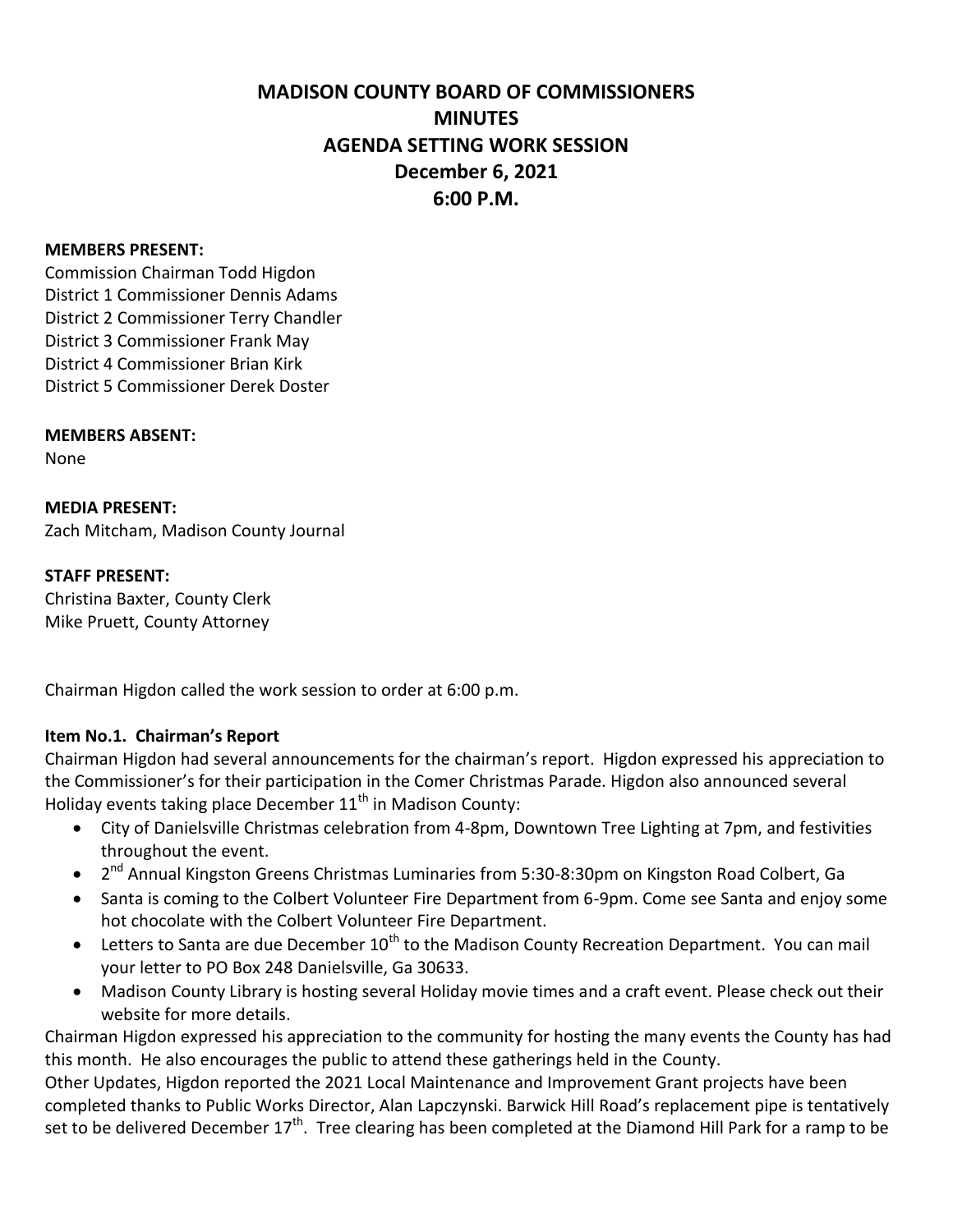ADA complaint. Mr. Lapczynski plans to begin working on the retaining wall and ramp in the next few weeks. Higdon also gave an update on Brickyard Road extension is still in progress. Chairman Higdon thanked property owner Mr. Wayne Melton for his efforts made to work with the county on this project. Chairman Higdon also thanked the Road Department for their many efforts in maintaining roads and staying on top of the many projects currently through the road department.

Chairman Higdon mentioned the Comer EMS station. Higdon is hoping to be able to get started soon on building a new EMS station in Comer. The perk test has been completed as of today. Also, the Board of Commissioners is hiring for several positions: Zoning Administrator, Recreation Department, Sheriff's office and jail and the road department is in need of equipment operators.

### **Item No.2. Hearings and Actions on Rezone Matters, Special Use Permits, Etc.**

There were no Zoning matters.

## **OLD BUSINESS:**

## **Item No.3. Discuss Road Study Survey presented by Mr. Chris Dills**

Mr. Chris Dill, with Neel- Schaffer presented to the Board a quote for a pavement rating and planning for Madison County roads. Chairman Higdon was able to negotiate that price to \$68,000. Mr. Dills explained the process would take roughly two and half months to complete the survey.

#### **NEW BUSINESS:**

## **Item No.4. Discuss the 2022 Meeting Dates for the Board of Commissioners**

The Board discuss the proposed 2022 meeting dates for the Board of Commissioners. Commissioner Doster asked about the January 3, 2022 meeting date. The Board is taking December 31, 2021 as New Year's Observance day.

### **Item No.5. Discuss the 2022 Holidays**

The Board discussed the proposed 2022 Holiday schedule.

## **Item No.6. Discuss the 2022 Beer & Wine Licenses Applications**

The Board reviewed the current status of the 2022 Beer & Wine Applications.

## **Item No.7. Discuss abandoning a portion of Osley Mill road at the forge location**

The Board discusses possibly abandoning a portion of Osley Mill road at the forge. Property Owner, Mr. Mark Jackson approached the Board with this request to abandon a portion of Osley Mill Road. Mr. Jackson explained the dangers at the forge. Mr. Jackson also expressed his willingness to work with the county to use his property to create a turnaround area. Commissioner Kirk asked if we could get in contact with another property owner, Mr. Denver Phares on Osley Mill Road about the situation and the possibility of abandoning a portion of the forge.

### **Item No.8. Discuss going out for Request for Proposal for a wage study**

The Board discussed requesting proposals to conduct a wage study survey and to move forward with the request.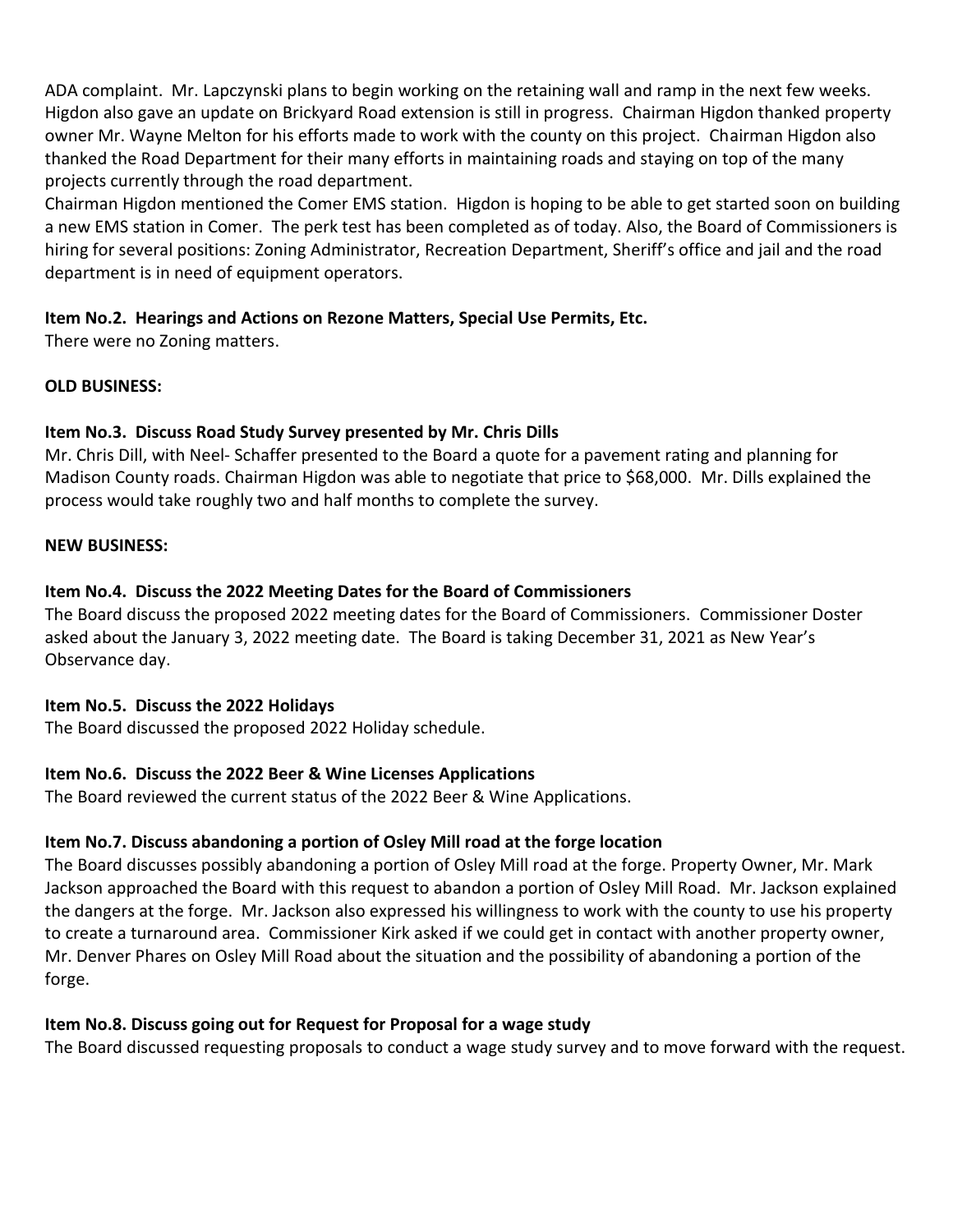#### **Item No.9 & 10 were discussed together.**

## **Item No.9. Discuss reappointing Nathan Owens as a member of the Madison County Board of Elections and Registration Board.**

### **Item No.10. Discuss Reappointing Rebecca Scott as a member of the Madison County Board of Elections and Registration Board**

The Madison County Republican party recommended the renewal of Mr. Nathan Owens. The Board discussed reappointing Mr. Owens. The Madison County Democratic Party Committee's representative Rebecca Scott was recommended to be reappointed. The Board discuss reappointing Ms. Scott to the Board of Elections and Registration.

#### **Item No.11 & 12 were discussed together.**

**Item No.11. Discuss Reappointing Kenneth Bradley as a member of the Planning and Zoning Board Item No.12. Discuss Reappointing Cynthia Fortson as a member of the Planning and Zoning Board** The Board discussed reappointing Mr. Kenneth Bradley and Ms. Cynthia Fortson to the Planning and Zoning Board. Commissioner Adams agreed with reappointing Mr. Bradley.

### **Item No.13. Discuss the survey of the Old Presbyterian Church**

The Board discussed the survey. Mr. Gary Harvin, County Surveyor answered questions regarding survey lines pertaining to the Old Presbyterian Church and the Cemetery. Chairman Higdon expressed the next steps moving forward would be to be in contact with the City of Danielsville to have an agreement with the Cemetery being deeded to the City.

## **Item No.14. Discuss the survey of 94 Spring Lake drive, the old Board of Elections and Registrar's Office**

The Board discussed the survey. Commissioner Doster asked Mr. Harvin about the survey lines and meeting City requirements. Industrial Development Director Frank Ginn asked Chairman Higdon to reach out to the City of Danielsville regarding the street lighting on Spring Lake Drive. Commissioner Chandler also inquired a possible lease term of the building to the Industrial Development & Building Authority. County Attorney, Mike Pruett presented different lease options the Board could move forward with.

### **Item No.15. Discuss adopting the Language Access Plan for the CDBG Grant**

The Board discussed the requirement of the Language Access Plan Resolution regarding the Community Development Block Grant.

### **Item No. 16, 17 and 18 were discussed together.**

**Item No.16. Discuss 2022 Madison County Sheriff's Office Seizure budgets**

**Item No.17. Discuss 2022 Madison County Jail Commission budgets**

**Item No.18. Discuss 2022 Sheriff's Office Christmas Donation budgets**

Chairman Higdon presented the budgets to the Board for discussion. Chief Deputy Jeff Vaughn advised the Board the approval for these budgets are for auditing purposes.

**Item No. 19 & 20 were discussed together.**

**Item No.19. Discuss 2022 Law Library budget**

**Item No.20. Discuss 2022 Clerk's Deed budget**

Chairman Higdon presented these budgets to the Board. There was no further discussion.